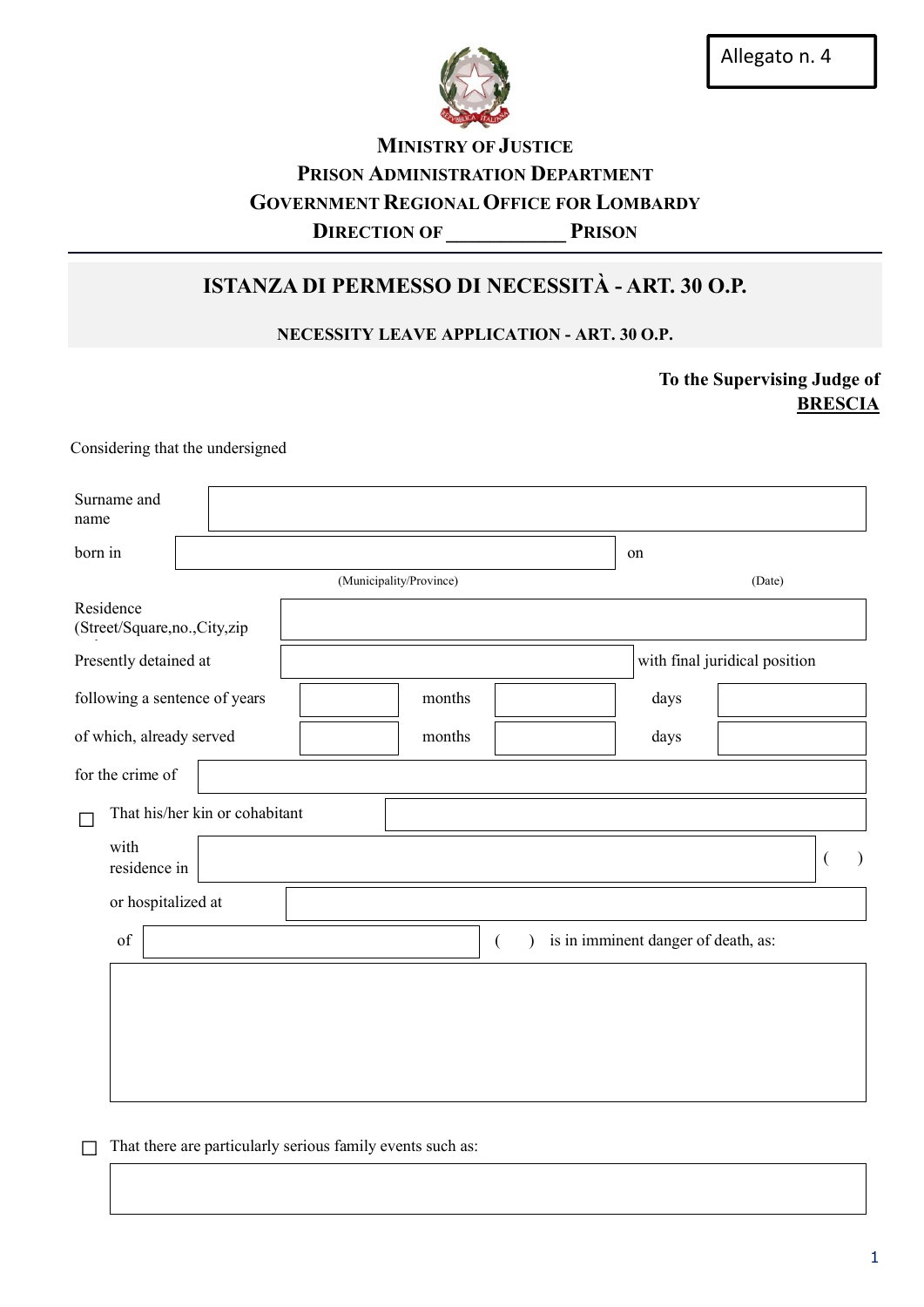| concerning his/her family member/s or<br>cohabitant/s |    |  |
|-------------------------------------------------------|----|--|
| that will take place                                  | at |  |
| from<br>to                                            |    |  |

### **ASKS**

to Y.W. to grant the undersigned a Leave in compliance with art. 30 O.P. (imminent danger of death / particularly serious family event) in order to go to:

|    | <b>Street</b> |  |
|----|---------------|--|
| at |               |  |

The permission is asked for:

| Days / hours                                                      |  | From<br>$(\text{day})$ /<br>time |                                  | To<br>$(\text{day})$<br>time |  |
|-------------------------------------------------------------------|--|----------------------------------|----------------------------------|------------------------------|--|
| The undersigned states that he/she has already<br>been granted n: |  |                                  | leaves, the last of which        |                              |  |
| granted by the Supervising Judge of                               |  |                                  | for a total amount of<br>days of |                              |  |

#### The applicant encloses:

□ Medical documentation testifying the imminent danger of death

 $\Box$  Documentation testifying the particularly serious family event

……………………… …..……………………… *(place and date)*

*(signed)*

#### The Treating Department / Register Officer encloses:

- □ Juridical position
- $\Box$  First observation form (if any)
- □ Already filed synthetic reports and behavioural reports (if any)
- □ Already submitted investigation documents (if any):